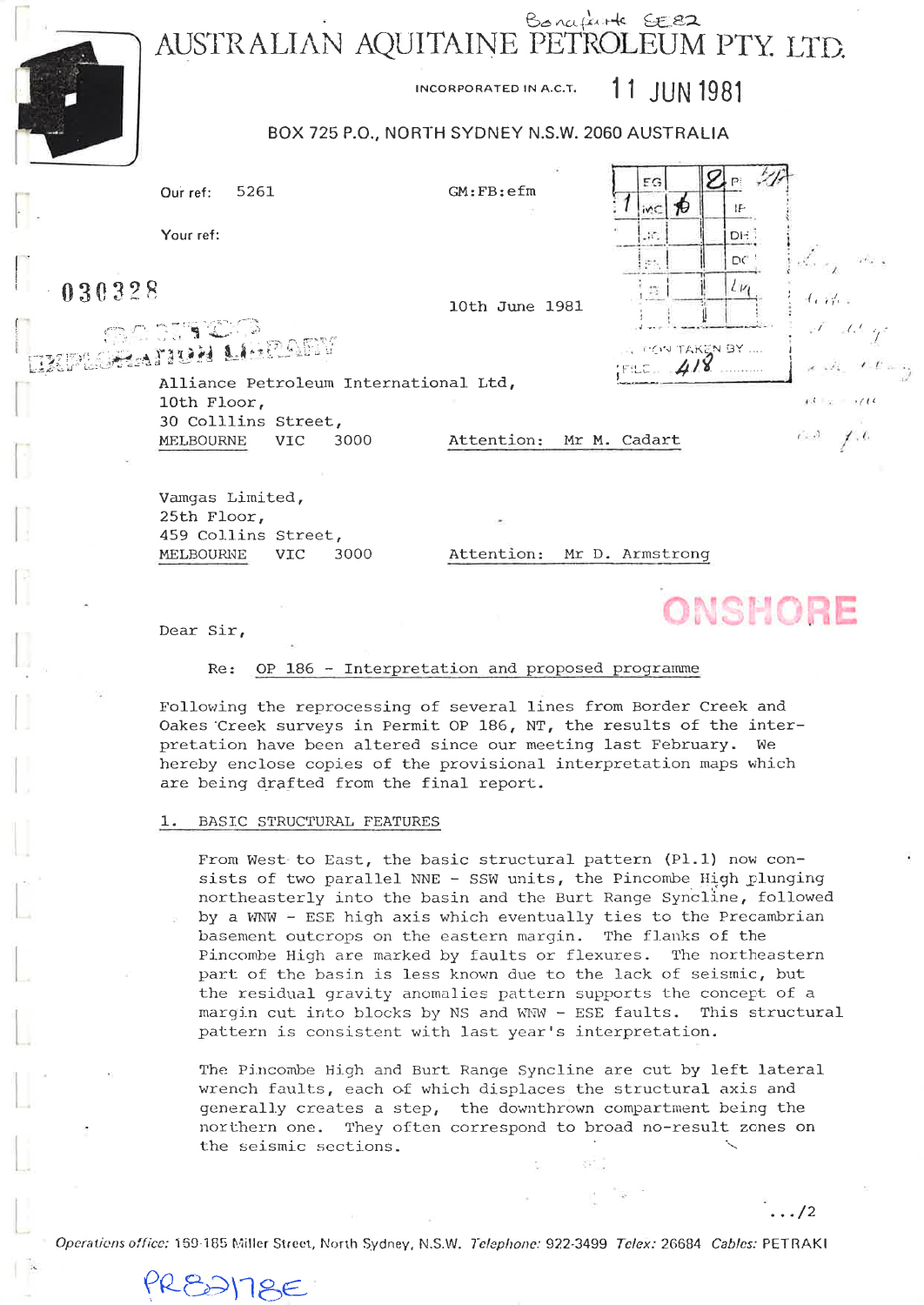Plate 2 is a tentative structural time map of the top of Pre-Ningbing formations, either Cockatoo Formation, Cambrian or Pre-Cambrian basement. A local map was also produced for horizon  $C_1$ (possibly related to the Septimus Limestone) over the Pincombe High axis (P1. 3).

#### 2. POSSIBLE PROSPECTIVE AREAS

- Pincombe High Axis

The association of a plunging structural high axis with transverse faulting certainly has a potential for creating traps on the downthrown side of the fault, as illustrated on Plate 3. The fact that Keep River No. 1 was drilled downdip on the same structural axis is encouraging. The lens-shaped bodies previously depicted on lines OC8, 3 and 11 now appear to be mainly due to diffractions, artificially enhanced by the Digistack processing. The clastic play (within the black shales or the top part of the Devonian formations) seems to be the more attractive although the occurrence of reefal buildups along the high axis should not be ruled out.

On line OC8, approximate depths to horizon C1 and basement are 9800 and 3400 m respectively.

 $H_1$ " structure - (near BNT 80-204 and 207 lines crossing

There are indications on lines BNT 80 - 204, 207 and BR 12 of a  $\cdot$ possible structure on a local platform, probably created by faulting on the eastern flank of the Burt Range Syncline. The formations above the basement are affected also due to folding or draping. At present, the definition. of that possible structure is quite poor, (especially the eastern closure). Depth to basement would be around 15OO km.

Western flank of the Pincombe Range

A seismic marker could locally be picked in the area defined by Iines BNT 80 - 2O2, 2O4, 2OI and 203, and is mapped on Plate 4. It apparently onlaps the basement (on lines BC4 and BC6. especially and shows a culmination following line BC1. Lines BNT 80 - 204/BWA 80 - 107 do not provide any information due to poor seismic quality.

From the correlation with the magnetic data acquired between the Weaber Range and Sorby Hills, there is some possibility for this feature to be associated with Antrim Plateau Volcanics emitted along a major NNE - SSW fault. The occurrence of such a pre-Devonian barrier along the Pincombe High would certainly be favourable to reefal development. However, the seismic lines presently available do not show reefal features, and. the southern part of that structural unit cannot be explored due to the Weaber Range.

North-Western Margin

Most of the seismic markers which onlap the basement along line BNT 80 - 2OO are Likely to be within black shales. Lateral facies changes are likely to occur from shales into more detritic and porous material along the slope.

.../3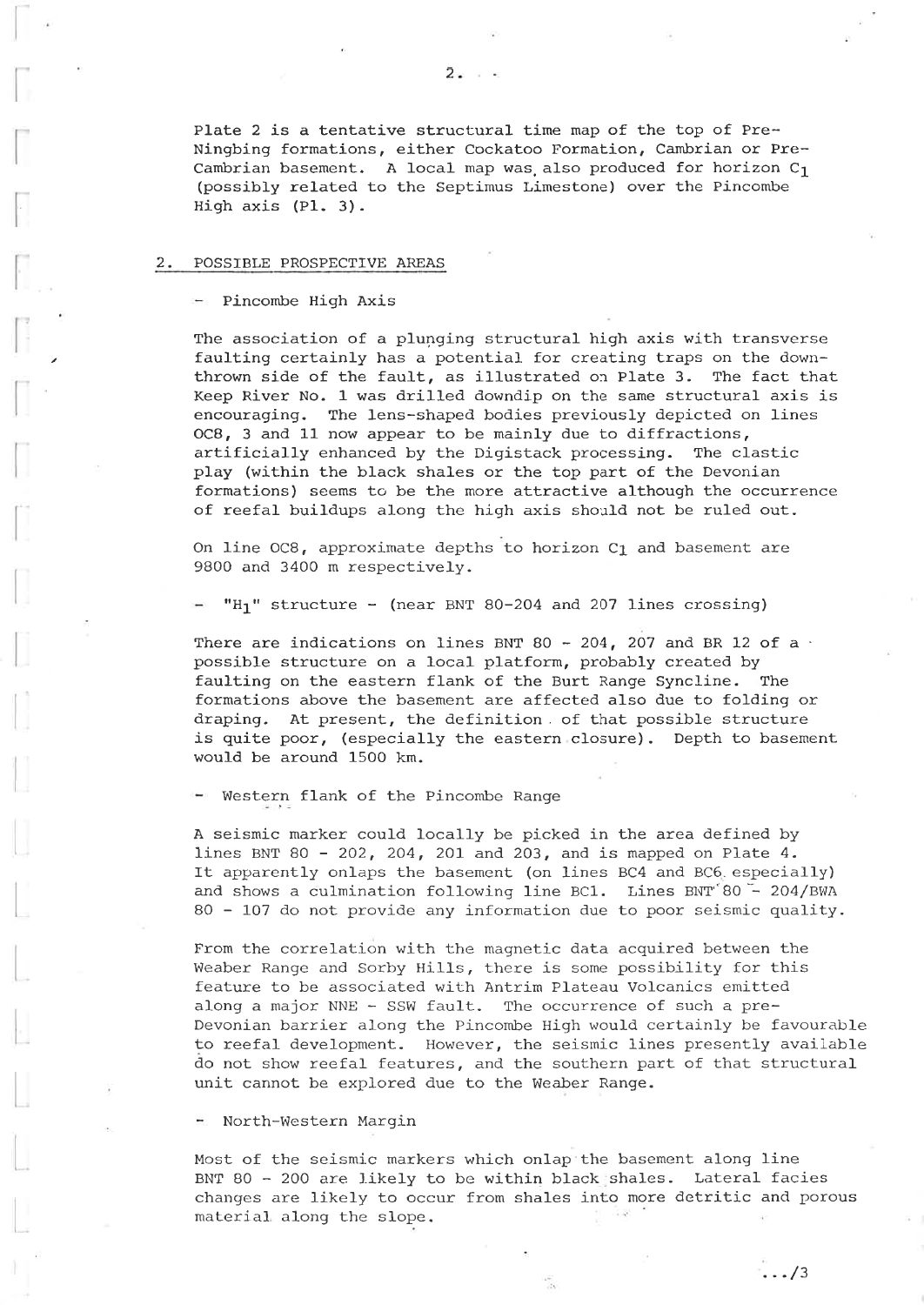Unfortunately, a better seismic quality would be needed to investigate such sedimentary traps.

#### 3. PROGRAMME

Considering these results, the area previously proposed for a detailed programme still appears to be the most prospective. Immediate drilling could even be considered on the structural high axis as close as possible to the main fault. However, it may be objected that the definitions of the axis and the faults are still poor, as well as the identification of seismic markers. For this reason, and to be consistent with the decision made at our February meeting, we propose to shoot a 75.5 km detail programme as shown on Plate 3, to improve our understanding of the area and help to select a drilling location.

Another 34.5 km would be advisable to check the existence and attractiveness of the  $H_1$  structure.

As the critical point of the West Pincombe "structure" is the southern closure, we also suggest to slightly alter the programme<br>in EP 126. This would result in an additional 2 km is FP 126. in EP 126. This would result in an additional 2 km in EP 126 and<br>5 km in OP 186.

The proposed total seismic programme in OP 186 amounts to 115 km.

To achieve the goal of maturing a drilling location, it will be essential that the quality of data be a substantial improvement on that of previous surveys. <sup>A</sup>more detailed test and experiments programme is needed. A corresponding increase in costs would be partly compensated by the kilometre reduction in this proposed progranme (15O km reduced to 117 km).

As line clearing in OP 186 is due to start early July, we would<br>like to know your reaction to this new programme as soon as possible so that a meeting could be organised if necessary. Please direct any suggestions or comments to Frank Brophy, Aquitaine.

> $\frac{1}{2}$  and  $\frac{1}{2}$  and  $\frac{1}{2}$  and  $\frac{1}{2}$  and  $\frac{1}{2}$ Yours faithfully, AUSTRALTAN AQUITATNE PETROLEUM PTY LTD

FRANK BROPHY Chief Geologist, Operations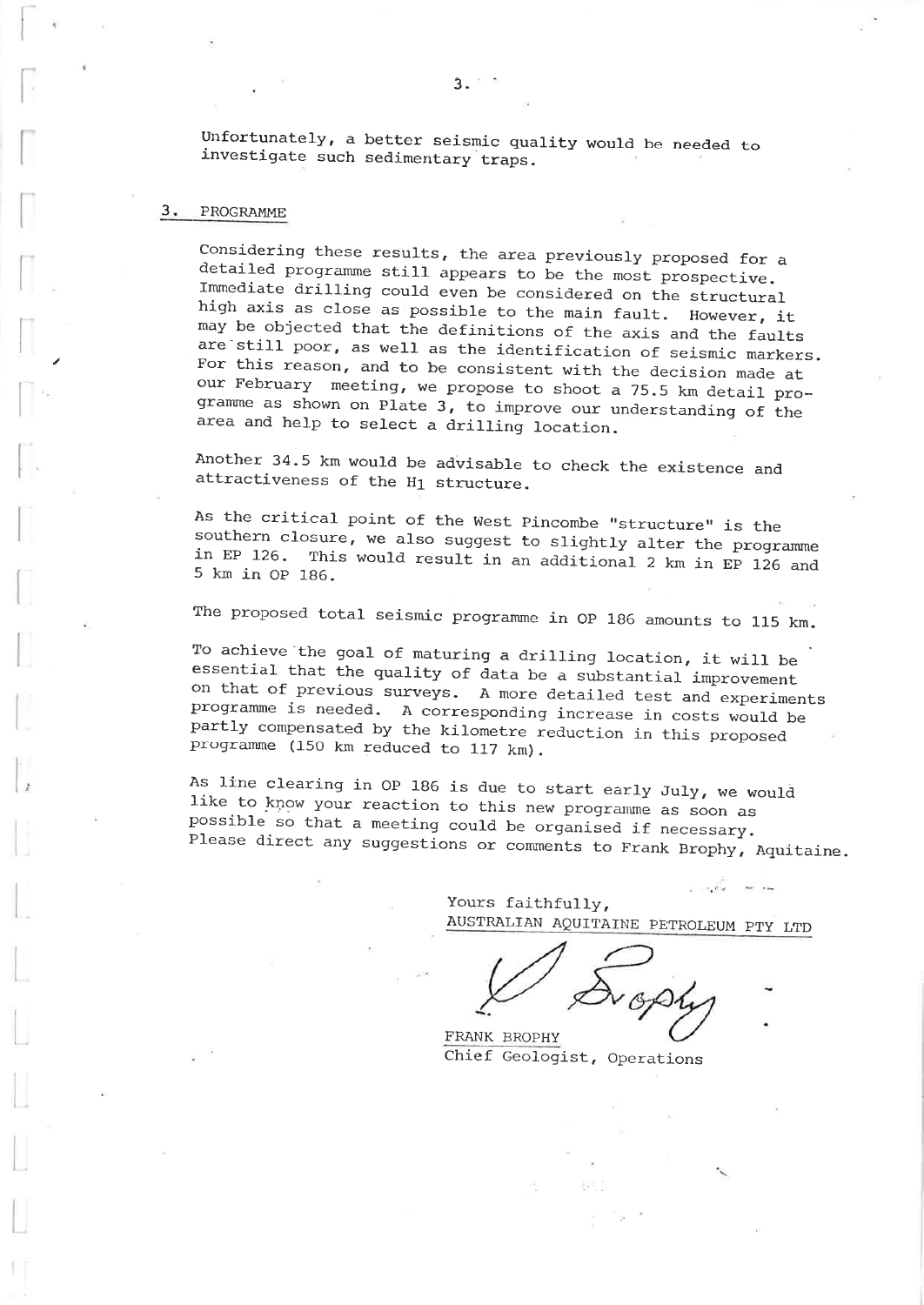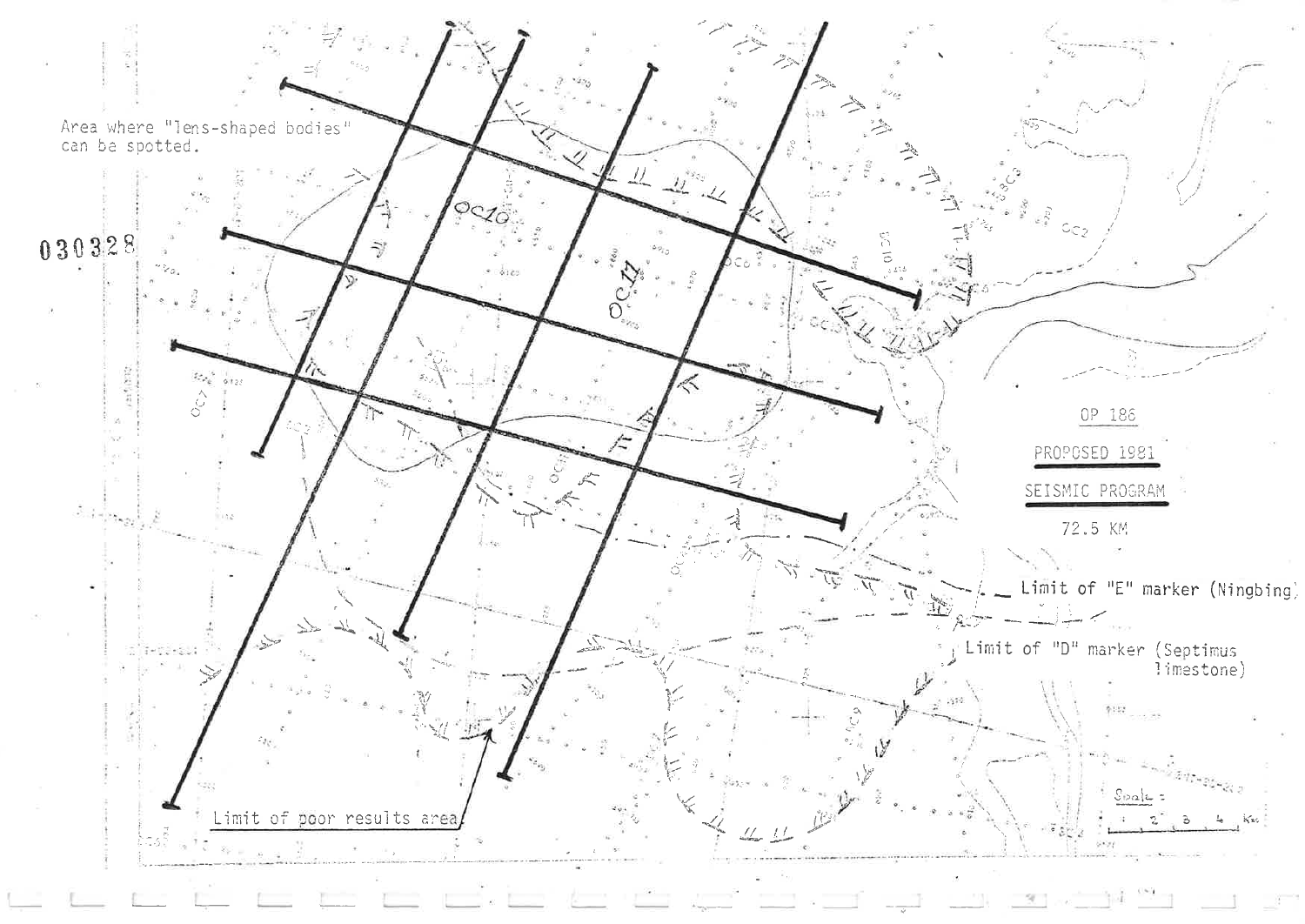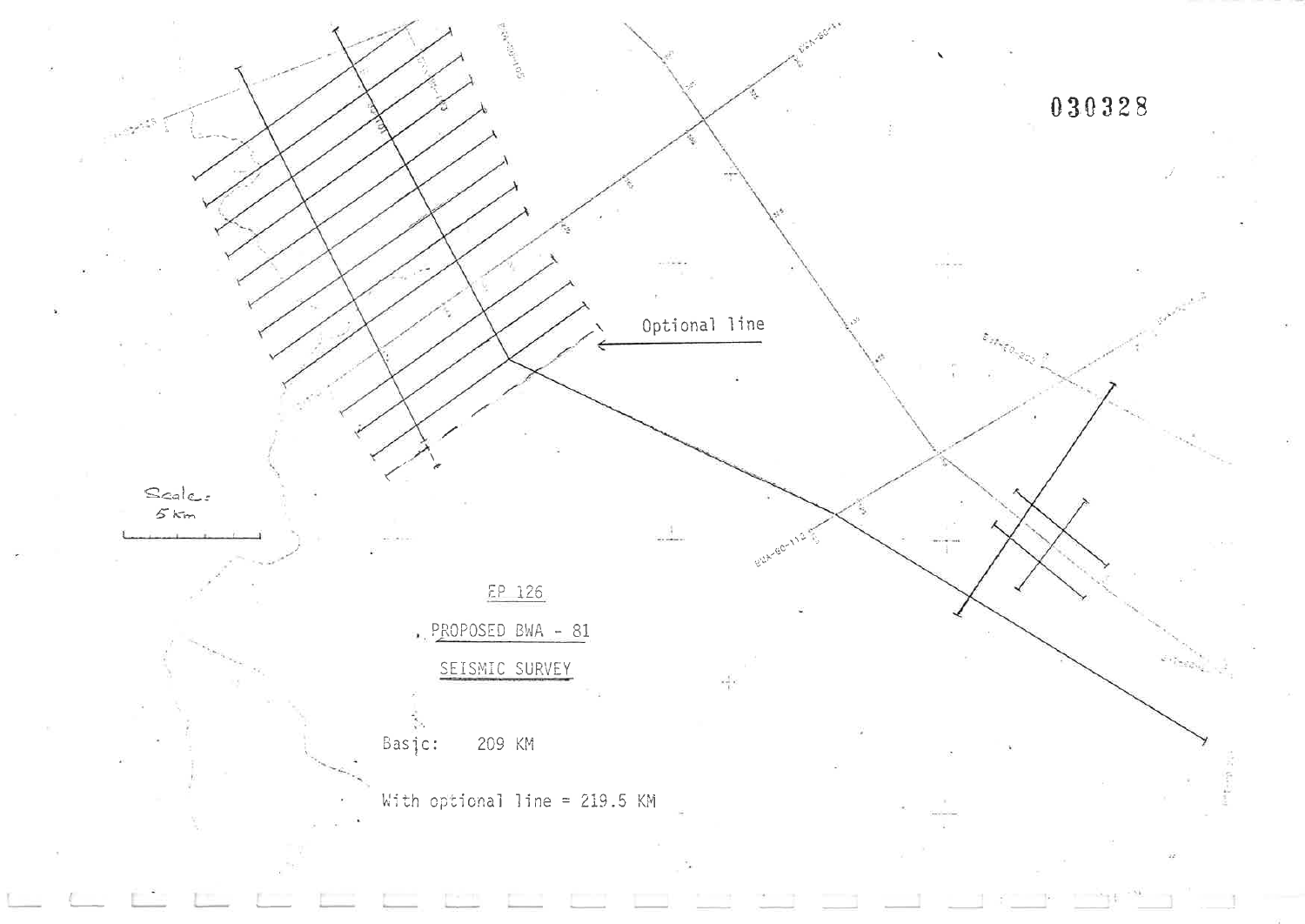

rulitful es

 $8 + 00 k 1$ 

Robert C.

seen

digistock

# AUSTRALIAN AQUITAINE PETROLEUM PTY. LTD.

**INCORPORATED IN A.C.T.** 

 $G$  :  $bf$ 

# BOX 725 P.O., NORTH SYDNEY N.S.W. 2060 AUSTRALIA<sup>r</sup> 2 MAY 1981

May 8, 1981.

 $47$ 

FH.

ΙĐ

 $\mathcal{D}$ 

 $\mathcal{C}_{\mathbf{H}}$  's

ÆG

2č

 $\left\langle \mathcal{L}\right\rangle _{c}$ 

**Auction**  $F1 - E$ 

91 MC.

Our ref: 5402:33

Your ref:

The Exploration Manager, Alliance Petroleum International Ltd., 10th Floor - 30 Collins Street, MELBOURNE. VIC. 3000.

Attention: Mr. M. Cadart.

The Exploration Manager, Vamgas Limited, 25th Floor - 459 Collins Street, MELBOURNE. VIC. 3000.

Attention: Mr. D. Armstrong.

Dear Sirs,

### Re: BNT-81 Exploration Programme.

Enclosed please find copies of lines  $OC$  3, 8 and 11 just reprocessed by Digicon. These are preliminary sections; some details are still to be improved but a close check on the velocity functions proved that the migration was conducted properly and the final version should not differ much. FSTK refers to the final stack, and MIG FSTK to the same stack after time domain migration. We would like to have your comments on these results.

As you are already aware, they cast doubt on the reliability of the lens-shaped anomalies previously described as possible clastic deposits or reefs. The "Digistack" step included in the previous re- $\Diamond$  processing (1972) was apparently responsible for creating some of those features from discontinuous reflections and diffractions, and was not used for producing the present set of sections. After migration, faults become quite visible especially on the N-S lines ( $OC$  3 and  $OC$  11).

That particular area has therefore to be reinterpreted. However, we still think it remains prospective due to its structural and depositional position. It represents the edge of the Upper Devonian and Lower Carboniferous against either the Precambrian Basement or the Cockatoo Formation and faulting could create traps provided porosity has developed. Furthemore, its downthrown position could be favourable to the deposition of clastics from the Pincombe High or the Upper Burt Range Basin during the Early Carboniferous.

Also, some seismic events are still unexplained (e.g. the apparent reverse dip at the northern end of line BC-1). We therefore recommend to maintain a 70 to 80 km programme in that area even if some of the lines require relocation as a result of interpretation currently being carried out.

As it cannot be guaranteed that a drillable prospect can be found after that additional seismic programme it will still be necessary to explore other areas. These could include :-